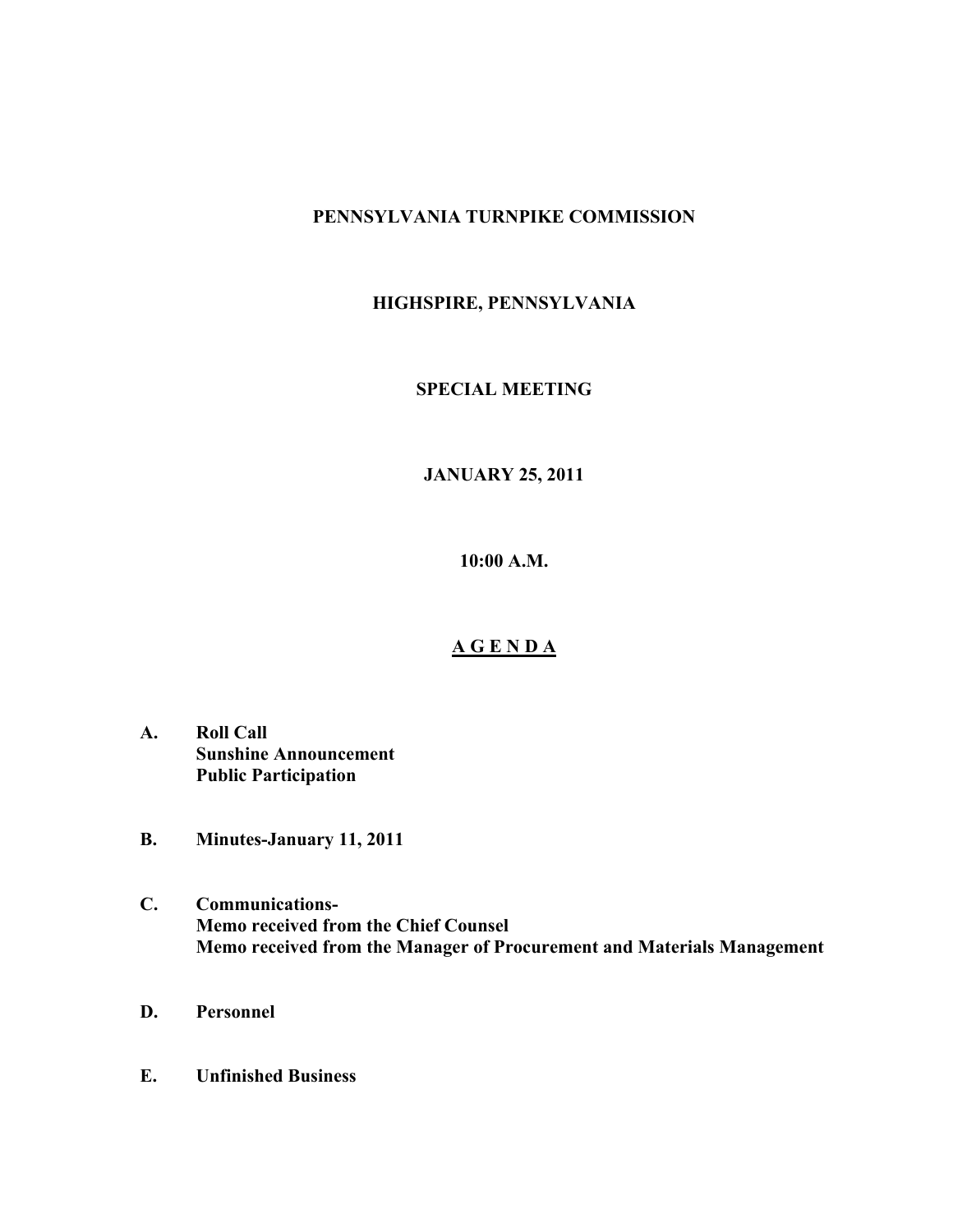- **1. Adopt the Resolution ratifying the reinvestments, liquidations and purchases of securities with available cash, as described in the memo from the Assistant Chief Financial Officer dated January 14, 2011.**
- **2. Approve the negotiation and execution of a Memorandum of Understanding, a Work Order and Agreement for the items listed in memos "a" through "d":**
	- **a. Memorandum of Understanding with the PA Dept. of Environmental Protection (DEP) or issuance of an RFP on behalf of the Commission by the DEP to provide funding and some technical support to the Commission to deploy Electric Vehicle Charging Stations at various service plazas;**

#### **b. REMOVED.**

**Work Order #17 with TransCore to provide all services, labor, material, equipment and system support to design a replacement to the Ticket Handler (ELIT) and migrate our tickets from the magnetic strip ticket stock to a barcoded ticket; at a not-to-exceed amount of \$6,177,210.00;**

- **c. Assignment Agreement with Grandview Medical Company, for the emergency medical services, to assign its contract to Grandview Hospital as a result of its recent name change;**
- **d. Agreement with Upper Moreland Township for the Township to waive the new storm water management ordinance for the replacement of Bridge DB-155 at MP 342.75 for a fee of \$43,000.00.**
- **3. Approve the Right-of-Way Requests for the items listed in memos "a" through "c":**
	- **a. Authorize the acquisition of Right-of-Way #17915, a total take parcel, necessary for construction of the Southern Beltway, by issuing payment in the amount of \$447,592.51 payable to Urban Settlement Company, Escrow Agent; representing fair market value, prorated taxes and recording fees; authorize the appropriate Commission officials to execute the agreement of sale; authorize the payment of additional statutory damages as calculated by the Legal Department and approved by the Chief Executive Officer; and payment of the fair market value to the property owners is contingent upon their delivery of a deed prepared by the Legal Department;**
	- **b. Approve the plans entitled, "Drawings Establishing and Reestablishing Limited Access Highway and Authorizing Acquisition of Right-of-Way for Replacement of Bridge EB-212 at Milepost 244.91 in York County, Contract No. T-242.00T002-3-02, SR 1005 (Marsh Run Road) from Sta 76+50.00 to Sta 88+39.00 length = 1189 Ft/0.225 Mi."; as prepared by the Engineering Department for the replacement of Bridge EB-212 at MP T244.91;**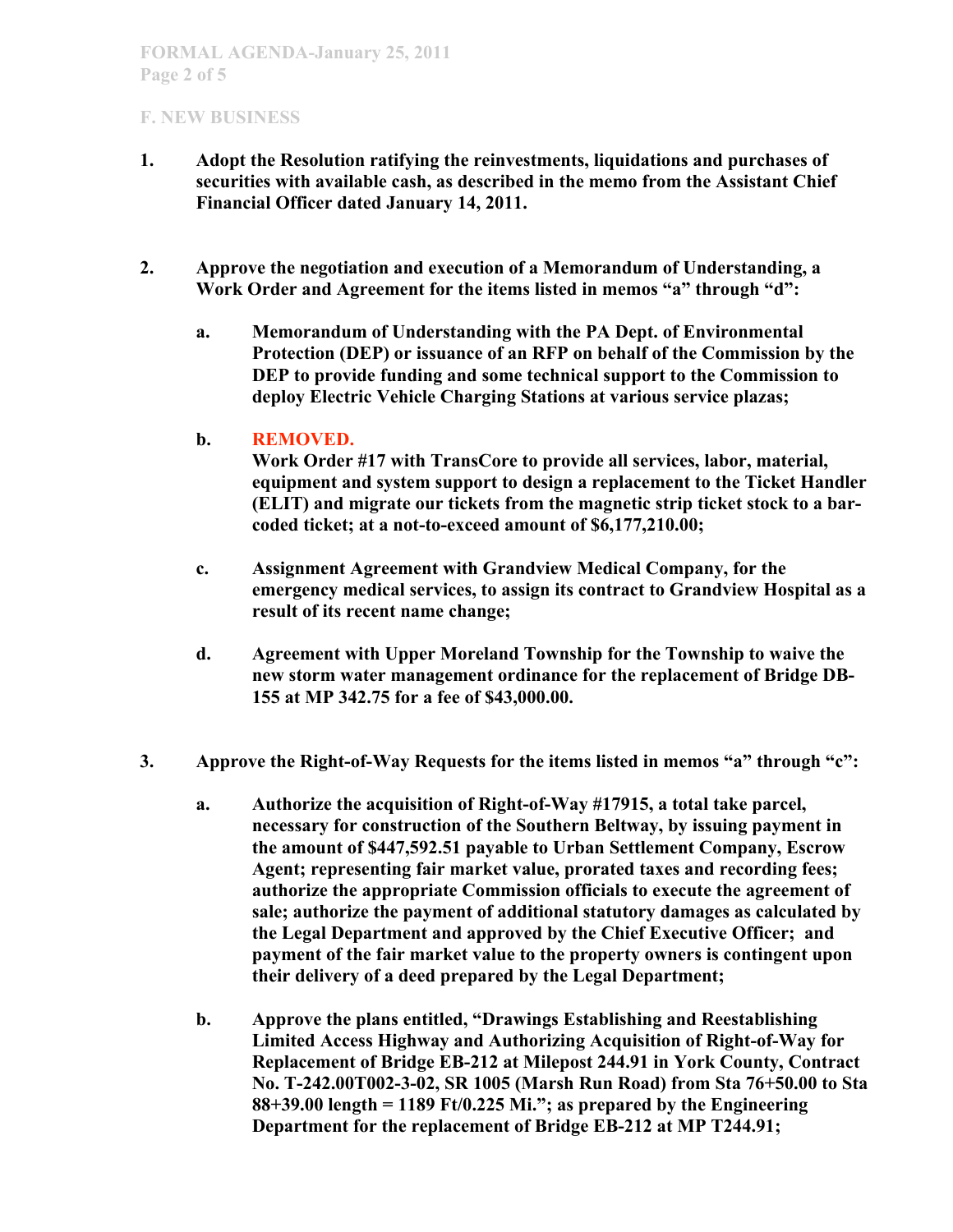- **c. Authorize settlement of Right-of-Way #6456-A, a partial take parcel, necessary for the total reconstruction project from MP A20.00 to MP A30.00; by issuing settlement payment in the amount of \$10,400.00 payable to Stevens and Lee, Escrow Agent; and authorize the execution of all necessary documents to settle and discontinue.**
- **4. Approve advertising for the items listed in memos "a" through "c":**
	- **a. Engineering firm to perform wastewater/environmental engineering-related services systemwide; and approve the preparation and execution of the agreement; at a not-to-exceed amount of \$1,000,000.00 or four (4) years, whichever occurs first;**
	- **b. Vendor to perform mechanical and electrical maintenance services at the Central Administration Building (CAB), CAB annex office, Turnpike Industrial Park (TIP) Building, TIP maintenance building and the Steelton warehouse; and approve the preparation and execution of the agreement;**
	- **c. Vendor to administer the COBRA benefits for three (3) years, with two (2) one-year options to renew.**
- **5. Approve payments to the E-ZPass Interagency Group for the items listed in memos "a" and "b":**
	- **a. Reimbursement for expenses incurred in supporting the backup Virtual Private Network Connection, for October through December 2010 in the amount of \$2,317.20;**
	- **b. 2011 annual Interagency Group (IAG) assessment in the amount of \$70,000.00 for our participation in the E-ZPass Interagency Group.**
- **6. Approve the Award of Contracts for the items listed in memos "a" through "f":**
	- **a. Contract #EN-00097-03-02 for roadway and miscellaneous repairs between MP 75.39 and MP 179.44; to the lowest responsive and responsible bidder, New Enterprise Stone and Lime Co., Inc.; at a not-to-exceed amount of \$3,000,000.00;**
	- **b. Contract #EN-00097-03-03 for roadway and miscellaneous repairs between MP 241.87 and MP 298.33; to the lowest responsive and responsible bidder, Handwerk Site Contractors; at a not-to-exceed amount of \$750,000.00;**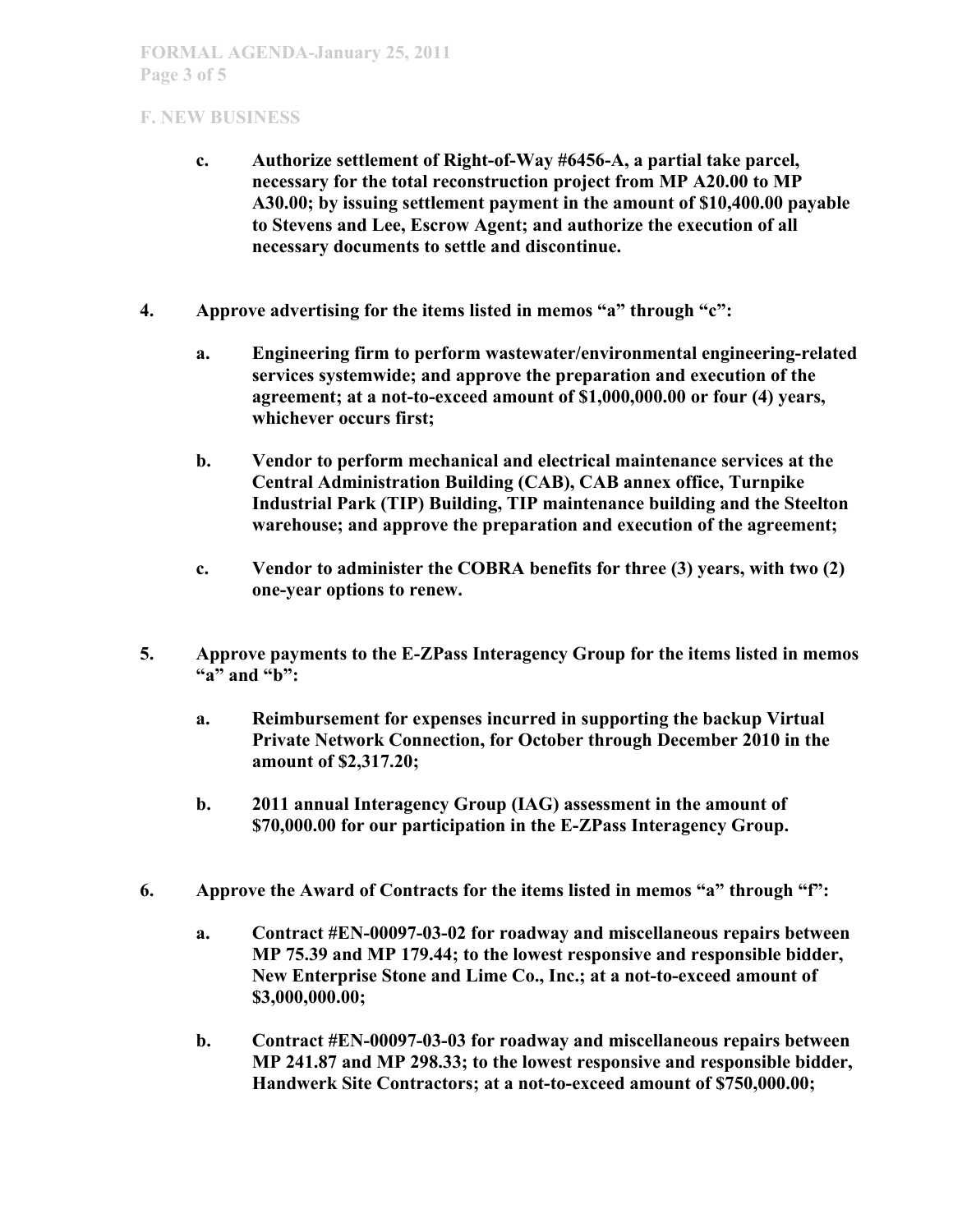- **c. Contract #EN-00097-03-04 for roadway and miscellaneous repairs between MP A20.00 and MP A130.30; to the lowest responsive and responsible bidder, Road-Con, Inc.; at a not-to-exceed amount of \$1,000,000.00;**
- **d. Contract #EN-00097-03-07 for roadway and miscellaneous repairs between MP 298.33 and MP 358.11; to the lowest responsive and responsible bidder, Road-Con, Inc.; at a not-to-exceed amount of \$2,500,000.00;**
- **e. Contract #EN-00097-03-05 for roadway and miscellaneous repairs between MP 0.00 and MP 75.39, Toll I-376, Turnpike 66 and Turnpike 43; to the lowest responsive and responsible bidder; The Lane Construction Corporation; at not-to-exceed amount of \$750,000.00;**
- **f. Contract #EN-00097-03-06 for roadway and miscellaneous repairs between MP 179.44 and MP 241.87; to the lowest responsive and responsible bidder, Valley Quarries, Inc.; at a not-to-exceed amount of \$2,000,000.00.**
- **7. Approve the vendor selection recommendation for the Procurement Technical Review Committee and authorize the negotiation and execution of a contract for the installation of Intelligent Transportation Systems Roadway Weather Information Systems (RWIS) to Wellington Power Corporation; at a not-to-exceed amount of \$1,664,524.00 for a period of one year.**
- **8. Approve the write off of Property Damage Claims and the legal settlement for the items listed in memos "a" through "c":**
	- **a. Write off of \$55,230.85 for Property Damage Claim #DC-1542;**
	- **b. Settlement of** *Rife v. Pennsylvania Turnpike Commission* **case; authorize settlement in the amount of \$27,500.00 payable to Weber Gallagher Simpson Stapleton Fires & Newby, Escrow Agent; and the execution of all documents necessary to conclude and settle the matter;**
	- **c. Write off of \$12,840.99 for Property Damage Claim #05-015-355.**

# **ITEMS ADDED TO THE FORMAL AGENDA**

### **CHANGE ORDERS**

- **F-9 Approve the Change Orders for the items listed in memos "a" through "c":**
	- **a. Change Order #11 for Contract #T-048.00S002-3 with Walsh Construction for the replacement of the Allegheny River Bridge, for a decrease of \$913,087.33; decreasing the not-to-exceed amount to \$192,900,990.07;**